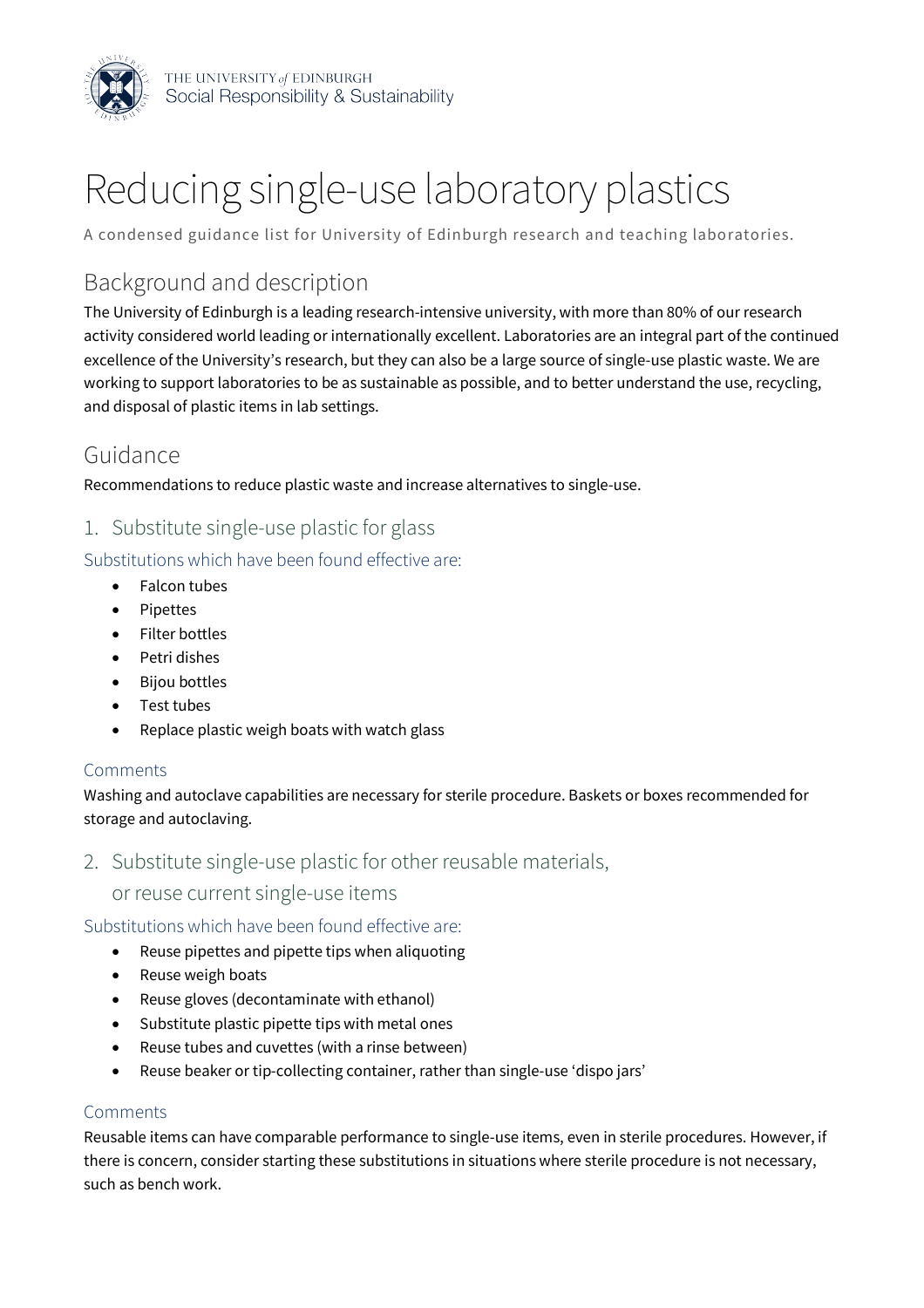### 3. Reduce packaging plastics

#### Suggested ways to reduce are:

- Purchase bagged falcons and reuse original racks
- Reuse pipette tip boxes and refill with bulk tips
- Reduce the number of suppliers, thereby reducing number of deliveries
- Only purchase single-packaged stripettes when specifically necessary

#### 4. Increase laboratory plastic recycling

Note (October 2019): To be updated. Discussions are ongoing with our waste contractor about this, so this action cannot be taken immediately, but see below for future actions.

#### Commonly accepted items:

- Tip boxes
- Non-contaminated media bottles

#### Non-contaminated solvent bottles Items accepted in specific locations:

• Non-contaminated gloves

#### **Comments**

Many buildings and schools have collection points for lab items (particularly gloves and tip boxes). Identify the closest or coordinate a new one.

#### 5. Consider implementing a further recycling scheme

#### Some options include:

- Non-contaminated gloves
- Collection points for packaging take-back schemes from suppliers
- Create a decontamination station for recyclable plastics (see note above about discussions with waste contractor)

#### **Comments**

Ensure your decontamination process is appropriate for the materials you work with. Example decontamination process: 24- hour soak in a high-level disinfectant followed by a rinse for chemical decontamination.

#### 6. Plan experiments to reduce single-use plastic

#### Some effective examples include:

- Calculate minimum tubes/plates required
- Prepare bulk master mix to reduce tips and tubes
- Use the smallest container possible for aliquots, tubes, bottles
- Prepare culture media in bulk
- Reduce aliquot numbers and procedure steps
- Refill solutions rather than using new bottles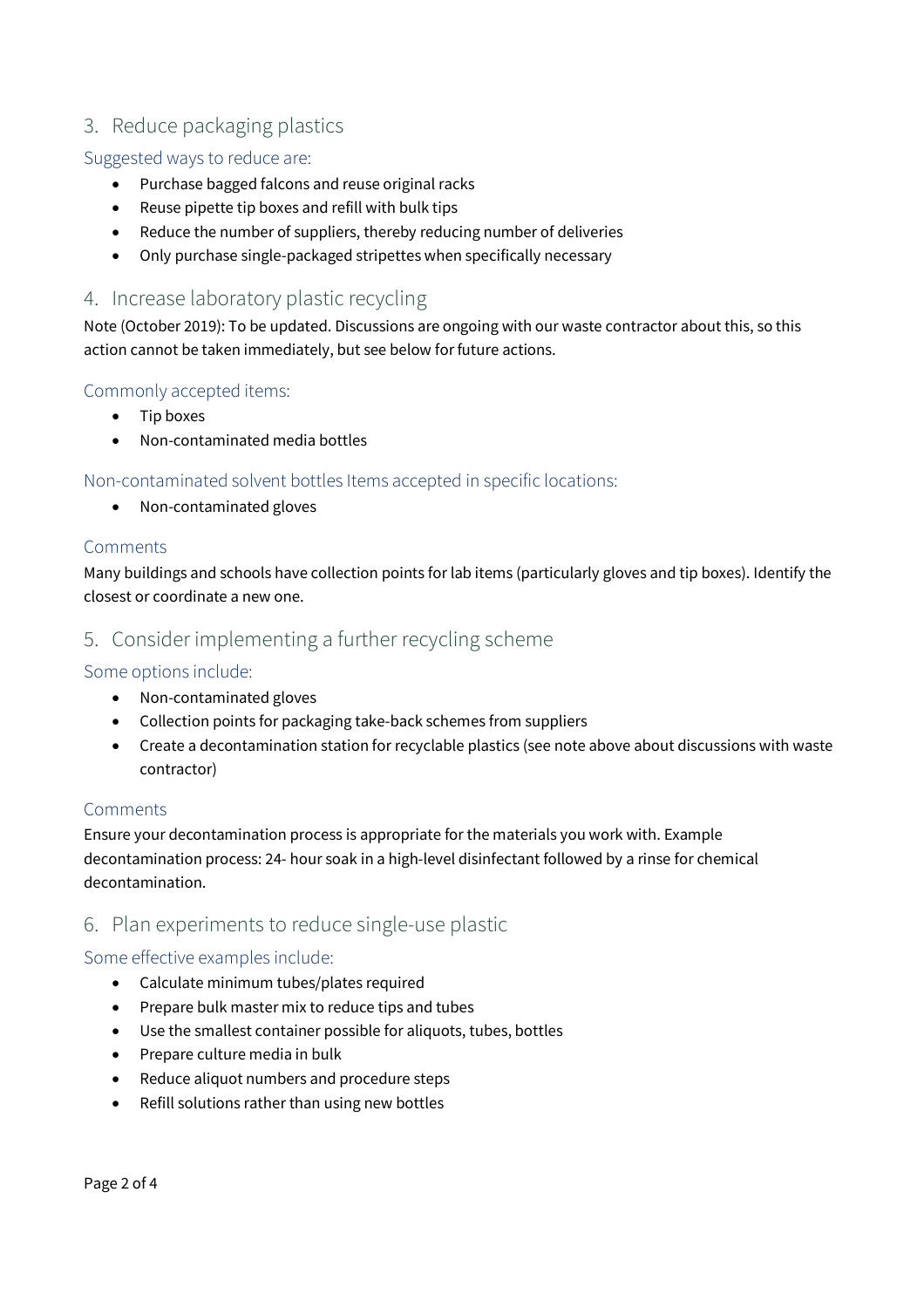#### 7. Where possible, share common items to reduce ordering

Building-wide sharing programmes for reagents and consumables

#### 8. Utilise bottle top dispensers

This can reduce tips, pipettes, and other intermediary containers.

#### 9. Reduce plastic used for labelling.

Some methods include:

- Wipe labels with ethanol and reuse
- Cut labels in half

10. When plastic is unavoidable, use recycled sources rather than virgin plastic. One example is to substitution reaction tubes.

11. Make changes in teaching labs where sterile procedure is not as high priority.

#### Suggestions include:

- Use multi-media aids, such as having students load a sample then use a video to model the gel
- Refill solutions between practicals, rather than using a new bottle
- Use bottle top dispensers for measuring
- Reuse gloves
- Reuse weigh boats
- Reuse tubes and cuvettes with a rinse between
- Use paper cups, wooden coffee stirs, wooden swabs, wooden toothpicks in place of plastic items

#### $\ddot{\phantom{a}}$ 12. If reliant on bottled ultra-pure water, consider replacing with an in-house system

#### References

- 1. University College London Case Study: comments from Saiardi Lab on effective plastic reducing measures for in cell biology/molecular biology.
- 2. University of York article:<www.york.ac.uk/news-and-events/news/2019/research/one-planet-week>waste-plastic-from-labs
- 3. EACR blog: <http://magazine.eacr.org/a-few-key-ways-to-reduce-plastic-waste-in-the-lab>
- 4. University of York case study, article with comments on effective implementation of lab plastics recycling: <https://thebiologist.rsb.org.uk/biologist/158-biologist/features/2072-how-to-reduce-your>lab-s-plastic-waste
- 5. Article on reducing plastic waste: <www.the-scientist.com/careers/life-scientists-cutdown-on-plastic>waste-64547
- 6. Harvard sustainability article:<https://green.harvard.edu/news/plastic-glassware-conversions-hscrb>saves-money-reduces-waste
- 7. Penn reusable petri dish pilot article:<www.sustainability.upenn.edu/get-involved/green>fund/reusable-petri-dish-pilot-0
- 8. Bite size bio article: https://bitesizebio.com/25950/reducing-lab-waste-one-experiment-at-a-time

Page 3 of 4